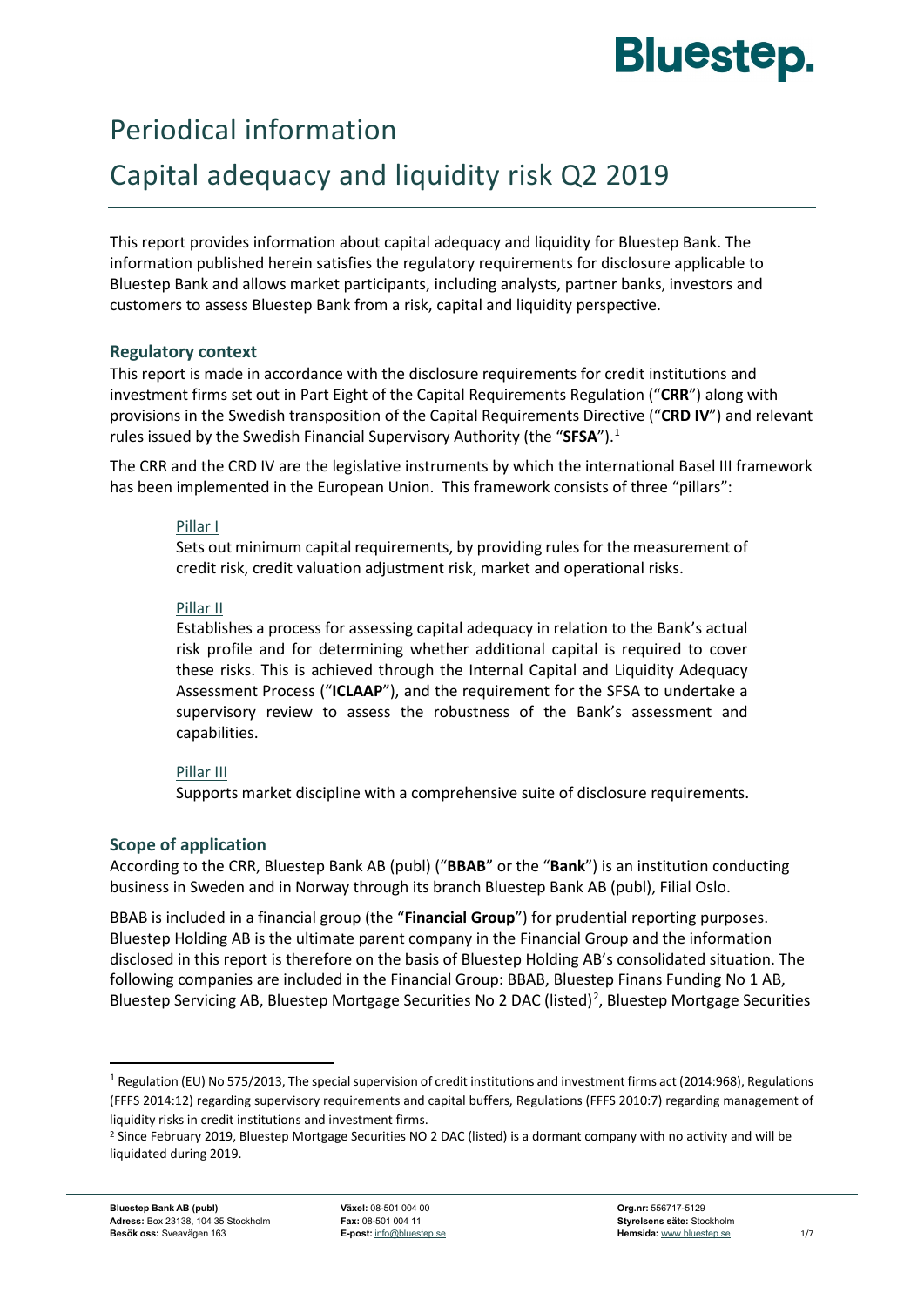

No 3 DAC (listed), and Bluestep Mortgage Securities No 4 DAC (listed). All entities are subject to full consolidation.

#### **Date and frequency of disclosure**

Pillar 3 disclosures are provided on a quarterly basis. This report reflects the situation of the Financial Group as of 30th June 2019.

This report is published on the Bank's website: [www.bluestepbank.se](http://www.bluestepbank.se/)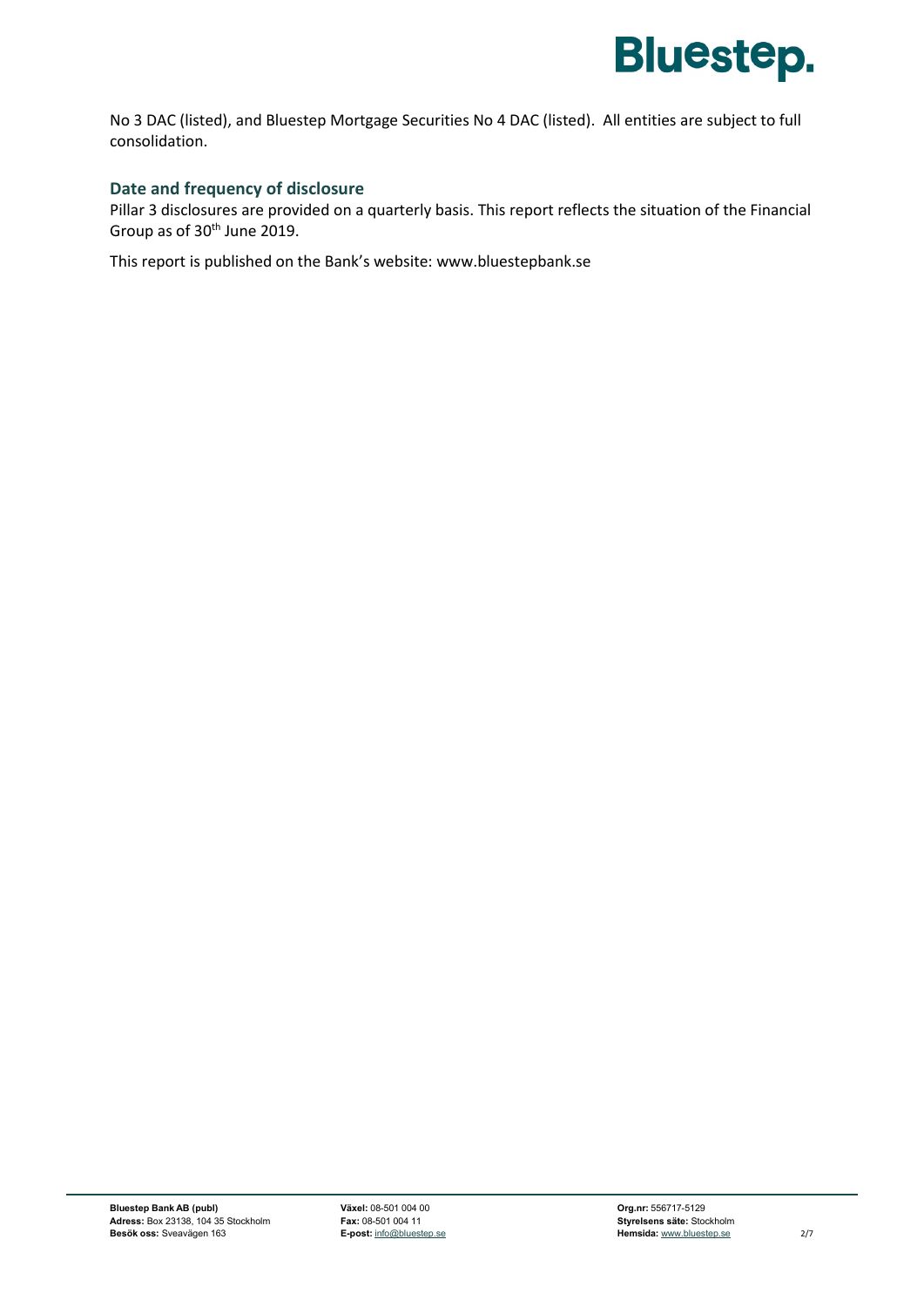

### **Capital adequacy position**

This section summarises the own funds and liquidity situation of the Financial Group, as well as information about the methodology, requirements and conclusions reported to the SFSA as part of the quarterly COREP reporting and the annual ICLAAP.

#### **Own funds and capital adequacy as per 30 June 2019**

Own funds and its composition as of the end of June 2019 and December 2018 are shown in the table below.

| Own funds at the Financial Group level                                           |              |                  |
|----------------------------------------------------------------------------------|--------------|------------------|
|                                                                                  | Amount at    | <b>Amount at</b> |
| Own Funds (all amounts in thousand SEK, except %)                                | 30-Jun-2019  | 31-Dec-2018      |
| Common Equity Tier 1 (CET1) capital: instruments and reserves                    |              |                  |
| Capital instruments and the related share premium accounts                       | 4,477,416    | 4,477,416        |
| of which: instrument type 1                                                      | 4,477,416    | 4,477,416        |
| Retained earnings                                                                | 144,835      | $-4,069$         |
| Independently reviewed interim profits net of any foreseeable charge or dividend | 117,481      | 148,904          |
| Common Equity Tier 1 (CET 1) capital before regulatory adjustments               | 4,739,732    | 4,622,251        |
| CET1 capital: regulatory adjustments                                             |              |                  |
| Intangible assets (net of related tax liability) (-)                             | $-3,339,265$ | $-3,319,201$     |
| Total regulatory adjustments to CET1                                             | $-3,339,265$ | $-3,319,201$     |
| <b>CET1 capital</b>                                                              | 1,400,467    | 1,303,050        |
| <b>Additional Tier 1 (AT1) capital: instruments</b>                              |              |                  |
| AT1 capital before regulatory adjustments                                        |              |                  |
| AT1 capital: regulatory adjustments                                              |              |                  |
| Total regulatory adjustments to AT1 capital                                      |              |                  |
| AT1 capital                                                                      |              |                  |
| Tier 1 capital $(T1 = CET1 + AT1)$                                               | 1,400,467    | 1,303,050        |
| Tier 2 (T2) capital: instruments and provisions                                  |              |                  |
| T2 capital before regulatory adjustments                                         |              |                  |
| T2 capital: regulatory adjustments                                               |              |                  |
| Total regulatory adjustments to T2 capital                                       |              |                  |
| <b>Tier 2 capital</b>                                                            |              |                  |
| Total capital $(TC = T1 + T2)$                                                   | 1,400,467    | 1,303,050        |
| <b>Total risk weighted assets</b>                                                | 8,028,357    | 7,466,357        |
| <b>Capital ratios and buffers</b>                                                |              |                  |
| CET1 (as a % of total risk exposure amount)                                      | 17.44%       | 17.45%           |
| T1 (as a % of total risk exposure amount)                                        | 17.44%       | 17.45%           |
| TC (as a % of total risk exposure amount)                                        | 17.44%       | 17.45%           |
| Institution specific buffer requirement                                          | 4.50%        | 4.50%            |
| of which: capital conservation buffer requirement                                | 2.50%        | 2.50%            |
| of which: countercyclical buffer requirement                                     | 2.00%        | 2.00%            |
| of which: systemic buffer requirement                                            |              |                  |
| of which: G-SII or O-SII buffer                                                  |              |                  |
| CET1 available to meet buffers (as a % of risk exposure amount)                  | 9.44%        | 9.45%            |

#### **Capital requirements as per 30 June 2019**

The Financial Group's total capital requirements consist of three elements:

#### Pillar I minimum capital requirements

Calculation of the minimum capital requirements according to Pillar I is performed in accordance with the CRR, the SFSA's regulations and general guidelines on prudential requirements and capital buffers.

1. BBAB uses the standardised approach in calculating the credit risk exposures and capital requirements. Credit risk is calculated on all assets items.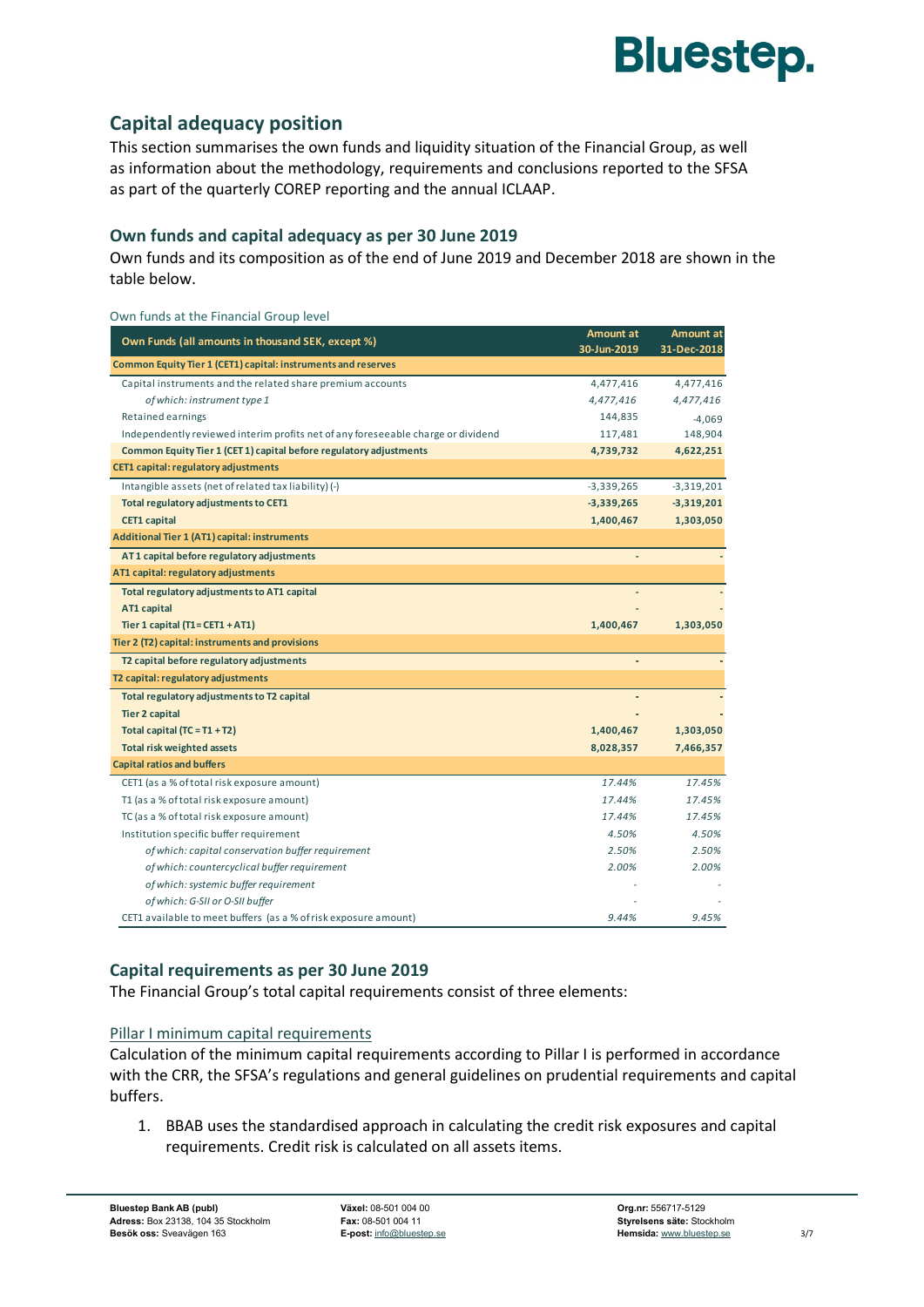

- 2. The capital requirements for foreign exchange risks cover all items on the balance sheet and translated to Swedish kronor at the exchange rate in effect on the balance sheet date. The capital requirement amounts to 8% of the total net position for the majority of the exposures; for closely correlated currencies a lower capital requirement of 4% applies.
- 3. The capital requirements for operational risks are calculated using the standardised approach.
- 4. Capital requirements for credit valuation adjustment risk ("**CVA**") are calculated using the standardised approach and relate to positions in OTC derivatives.

#### Additional requirements under Pillar II

In addition to the statutory minimum capital requirements, credit institutions are expected to make their own assessments of their risks and capital requirements, the so called ICLAAP. Within the ICLAAP, stress tests are performed to analyse the capital requirements even for risks that are not included in the calculation of Pillar I requirements. Based on the outcome of the stress tests, an analysis is made of the institution's total capital requirements and a plan to maintain the capital level. Pillar II requirements will always be beyond Pillar I requirements and together they constitute the company's minimum capital requirements.

The SFSA reviews and evaluates risk management and performs controls to ensure that sufficient capital is held for the significant risks that BBAB is exposed to due to its annual review and evaluation process ("**SREP**").

#### Combined buffer requirements

In addition to the capital requirements under Pillar I and Pillar II, all institutions covered by the CRR/CRD IV need to hold extra capital in form of a combined capital buffer. The purpose of this buffer is to serve as a cushion to absorb losses in periods of financial stress. The calculation is performed according to the capital buffers act (2014:966), implementing the capital buffers act (2014:967) and the SFSA's regulations and general guidelines regarding prudential requirements and capital buffers (FFFS 2014:12). The combined buffer requirement shall be met with Common Equity Tier 1 ("**CET1**") capital. If the buffer requirement is not fulfilled restrictions apply on payment of dividends and bonuses.

The combined buffer requirement refers to total CET1 capital required to meet the requirement for the capital conservation buffer ("**CCB**") extended by the following, as applicable:

- a) an institution-specific countercyclical capital buffer ("**CCyCB**");
- b) a G-SII buffer, not applicable to Bluestep;
- c) an O-SII buffer, not applicable to Bluestep; and,
- d) a systemic risk buffer, not applicable to Bluestep.

As of the end of June of 2019, Bluestep had relevant credit exposures in Sweden and Norway, and the CCyCB factors applied in both jurisdictions were 2.0% of the risk exposures amounts. The table below shows the combined buffer requirement at Financial Group level.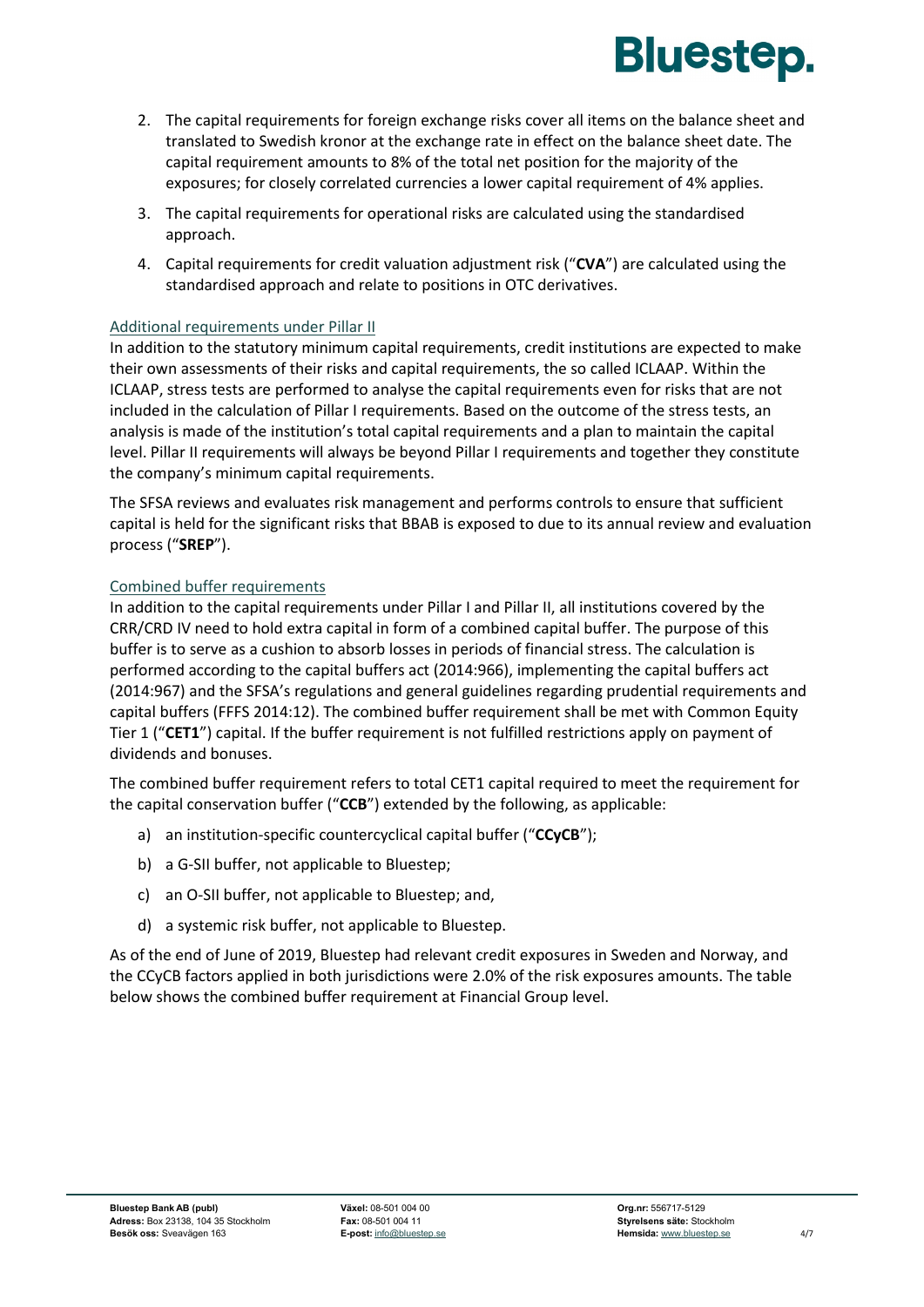# **Bluestep.**

#### Combined buffers requirement at Financial Group level

| Capital buffers requirement (all amounts in thousand SEK)                                              | Amount  |
|--------------------------------------------------------------------------------------------------------|---------|
| <b>Combined buffer requirement</b>                                                                     | 361,276 |
| Capital conservation buffer                                                                            | 200,709 |
| Conservation buffer due to macro-prudential or systemic risk identified at the level of a Member State | ٠       |
| Institution specific countercyclical capital buffer                                                    | 160.567 |
| Systemic risk Sum of long and short positions of trading book exposures for standardised approaches    | ٠       |
| Global Syster Value of trading book exposures for internal models                                      |         |
| Other Systemically Important Institution buffer                                                        |         |

#### Combined capital requirements

As a result of applying the methods described in the CRR, the risk weighted exposures amounts ("**REAs**") are those shown in tables below, Capital requirements resulting from these REAs and Pillar 2 needs.

Risk weighted exposure amounts for the Financial Group

| Risk Weighted Exposure Amount (all amounts in thousand SEK)                       | <b>Exposure Amounts</b> | <b>Exposure Amounts</b> |
|-----------------------------------------------------------------------------------|-------------------------|-------------------------|
|                                                                                   | at 30-Jun-2019          | at 31-Dec-2018          |
| <b>TOTAL RISK EXPOSURE AMOUNT</b>                                                 | 8,028,357               | 7,466,357               |
| RISK WEIGHTED EXPOSURE AMOUNTS FOR CREDIT. COUNTERPARTY CREDIT AND DILUTION RISKS |                         |                         |
| <b>AND FREE DELIVERIES</b>                                                        | 6,716,062               | 6,266,447               |
| Standardised Approach (SA)                                                        | 6,716,062               | 6,266,447               |
| SA exposure classes excluding securitisation positions                            | 6,716,062               | 6,266,447               |
| Institutions                                                                      | 494,559                 | 459,049                 |
| Corporates                                                                        |                         |                         |
| Retail                                                                            | 765,135                 | 748,765                 |
| Secured by mortgages on immovable property                                        | 5,059,282               | 4,730,365               |
| Exposures in default                                                              | 280,835                 | 236,054                 |
| Covered bonds                                                                     | 54,305                  | 52,672                  |
| Claims on institutions and corporates with a short-term credit assessment         |                         |                         |
| Other items                                                                       | 61,946                  | 39,541                  |
| Securitisation positions SA                                                       |                         |                         |
| TOTAL RISK EXPOSURE AMOUNT FOR POSITION, FOREIGN EXCHANGE AND COMMODITIES RISKS   | 208,160                 | 157,784                 |
| Risk exposure amount for position, foreign exchange and commodities risks under   |                         |                         |
| standardised approaches (SA)                                                      | 208,160                 | 157,784                 |
| Foreign Exchange                                                                  | 208,160                 | 157,784                 |
| TOTAL RISK EXPOSURE AMOUNT FOR OPERATIONAL RISK (OpR)                             | 1,036,132               | 880,826                 |
| OpR Standardised (STA) / Alternative Standardised (ASA) approaches                | 1,036,132               | 880,826                 |
| TOTAL RISK EXPOSURE AMOUNT FOR CREDIT VALUATION ADJUSTMENT                        | 68,004                  | 161,301                 |
| Standardised method                                                               | 68,004                  | 161,301                 |

#### Capital needs including Pillar 2 risks for the Financial Group

|                                                                     | Total capital needs ('000 SEK) |
|---------------------------------------------------------------------|--------------------------------|
| Credit risk and counterparty risk                                   | 614,494                        |
| - which concentration risk                                          | 71,769                         |
| - including risks associated with exposure to the Swedish mortgages | 235,643                        |
| - of which reciprocity in other countries' demands                  |                                |
| <b>Market risk</b>                                                  | 32,298                         |
| - including interest rate risk arising from non-trading book        | 15,646                         |
| <b>Operational risk</b>                                             | 82,891                         |
| <b>Pension risk</b>                                                 |                                |
| Other                                                               | 361,276                        |
| <b>Diversification effects</b>                                      |                                |
| <b>Total</b>                                                        | 1.090.959                      |
|                                                                     |                                |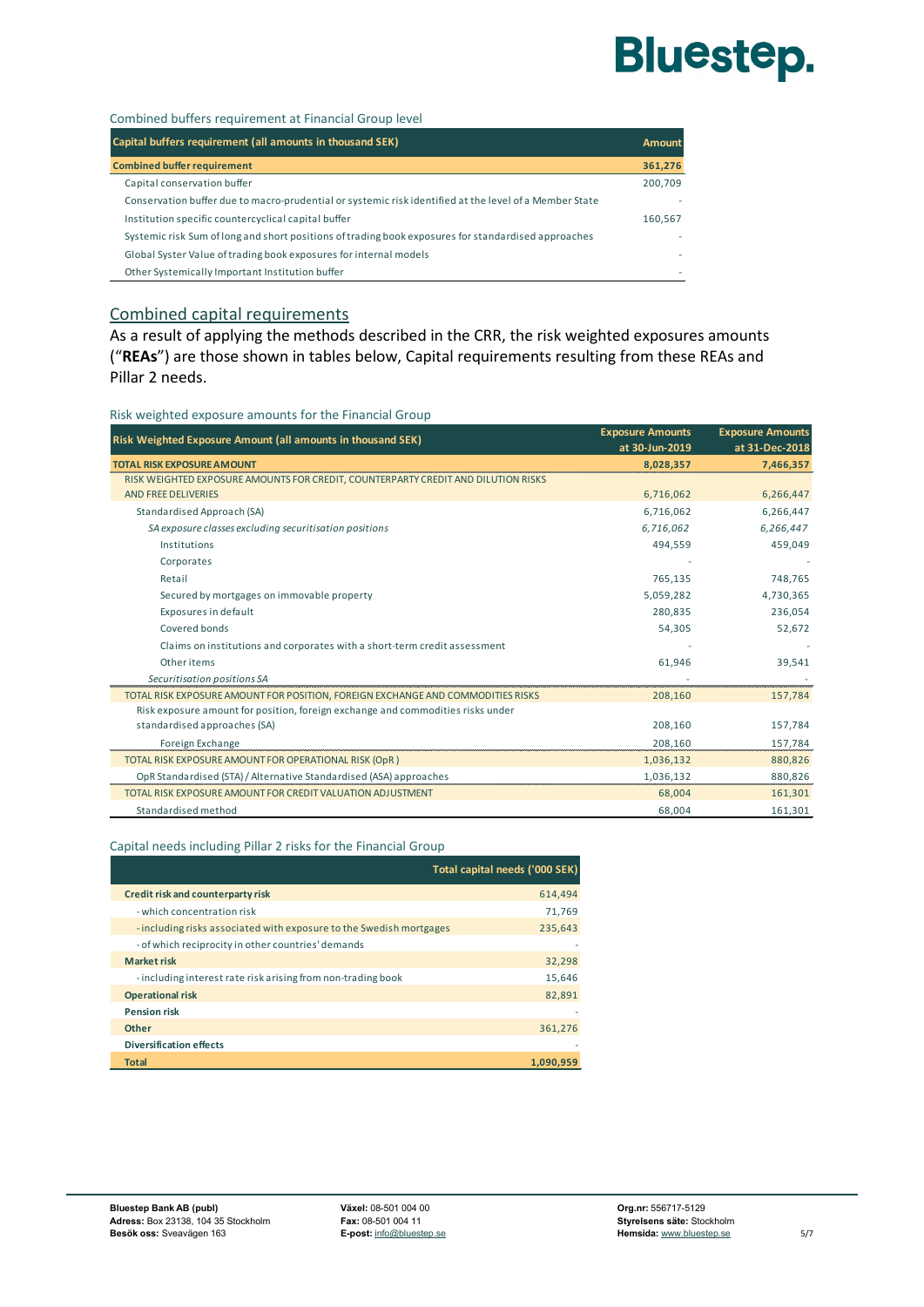

#### Leverage ratio

The leverage ratio is a key ratio that assesses the ability of BBAB to meets its financial obligations. The table below shows information about the leverage ratio. BBAB shows a healthy leverage ratio level.

| Leverage ratio calculation at Financial Group level      |                |
|----------------------------------------------------------|----------------|
| Leverage ratio calculation (all amounts in thousand SEK) |                |
| <b>Exposure Values</b>                                   | Amount / Ratio |
| Total Leverage Ratio exposure                            | 15,845,354,997 |
| Capital                                                  |                |
| Tier 1 capital                                           | 1,400,467,022  |
| <b>Leverage Ratio</b>                                    |                |
| Leverage Ratio                                           | 8.84%          |

### **Liquidity Position**

#### **Liquidity risk management**

Liquidity risk is the risk of not being able to meet payment obligations on their due dates without the cost of obtaining the funds increasing considerably. The extent of the risk depends on the Financial Group's ability to rise necessary funding to meet its obligations.

The day to day handling of liquidity risk is managed through the Treasury function within BBAB. The BBAB Risk Manager acts as the central function for independent control of liquidity and reports to the Board and the CEO.

The liquidity risk appetite of the Financial Group shall be low, and it will retain material amounts of excess liquidity in a liquidity reserve. The liquidity reserve will only be invested in highly rated and liquid investments according to the BBAB Liquidity Policy.

Measurement and reporting of liquidity risk are performed on a daily basis and reported to Senior Management. Liquidity risk is reported monthly to the Board. The reports show key figures on liquidity risk as liquidity reserve, liquidity coverage ratio ("**LCR**") and net stable funding ratio ("**NSFR**") among others. Furthermore, liquidity risk is measured under different scenarios, including stress scenarios.

#### **Liquidity planning**

BBAB runs different scenarios in order to present and better understand liquidity risk. These scenarios include a base case scenario and four stress scenarios which assume that inflow from deposits ceases. The four stress scenarios apply different assumptions on withdrawal of instant access deposits.

The Liquidity Risk policy also includes a liquidity contingency funding plan in which available funding sources are analysed depending on the severity of the events that can drive the company to a shortage of liquidity breaching the limits imposed in the liquidity indicators.